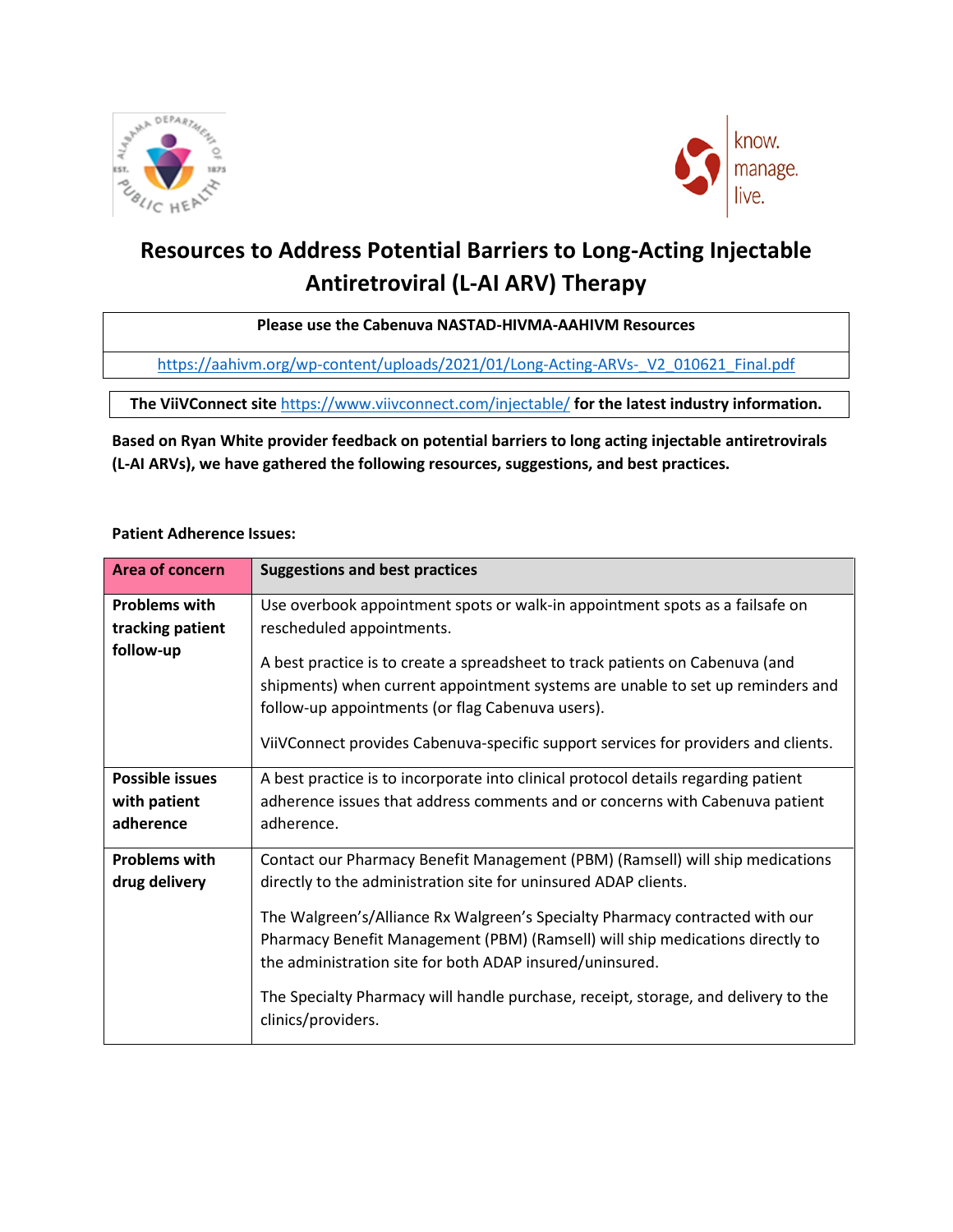|                        | Contact Ramsell for lost and delayed shipments, damaged or unusable medications<br>due to shipping, broken vials noted on or right after delivery or indications that<br>temperature has not been maintained during shipping.                    |
|------------------------|--------------------------------------------------------------------------------------------------------------------------------------------------------------------------------------------------------------------------------------------------|
|                        | Contact Ramsell if a Cabenuva vial shatters on use or if the product appears<br>discolored or contains particulate matter. Please note, Cabotegravir vial is tinted.<br>Contact PBM for timeframe available for replacement medication delivery. |
| <b>Oral medication</b> | For initial oral lead practitioner would place order for initiation of Cabenuva<br>through ViiVConnect. A prescription needs to be sent to TheraCom for Vocabria<br>(cabotegravir) and Edurant (rilpivirine).                                    |
|                        | For planned missed injection The current process is to contact ViiVConnect to get<br>information to send the prescription to TheraCom for Vocabria (the cabotegravir<br>portion of the oral medication).                                         |
|                        | ViiV contact for questions about the initial oral lead medication before initiation of<br>Cabenuva.                                                                                                                                              |
|                        | For the State of Alabama, contact Tammi Stewart, ViiV Reimbursement Manager at<br>tammi.s.stewart@ViiVHealthcare.com or 470-457-0840.                                                                                                            |
|                        | Ramsell is not responsible for the oral lead in medication. Contact Viiv Connect.                                                                                                                                                                |

## **Staff Training Issues:**

| Area of concern                                                                        | <b>Suggestions and best practices</b>                                                                                                                                                                                                                                                                                                                                                                                                                                                                                     |
|----------------------------------------------------------------------------------------|---------------------------------------------------------------------------------------------------------------------------------------------------------------------------------------------------------------------------------------------------------------------------------------------------------------------------------------------------------------------------------------------------------------------------------------------------------------------------------------------------------------------------|
| <b>Staff training</b><br>specific to<br><b>Cabenuva and Z-</b>                         | Please see the Cabenuva package insert for detailed injection instructions.<br>There is also an injection video on the Cabenuva website for training purposes.                                                                                                                                                                                                                                                                                                                                                            |
| track injection                                                                        | A best practice would be to document clinic staff training in staff file after injection<br>instruction.                                                                                                                                                                                                                                                                                                                                                                                                                  |
| <b>Possible issues</b><br>with re-<br>scheduling<br>appropriately for<br>the injection | Clinical support staff should be made aware of the $+/-$ seven-day window limitation<br>to schedule for Cabenuva injections. Include front desk staff in training on the<br>importance of rescheduling patients receiving Cabenuva in a timely manner.<br>If a patient cannot be reached or cancels their appointment – refer to internal<br>processes and include seeking county health department support to locate the<br>patient (through a linkage and engagement specialist or disease intervention<br>specialist). |
| <b>Target Date</b><br>Approach                                                         | Identify the same date every month (target date). This makes it easier for clients. If<br>a target date needs to be rescheduled it should be rescheduled during the first 7<br>days of the treatment window, minus 7 days prior to the target date. This will give<br>the client plenty of time to reschedule the appointment if needed.                                                                                                                                                                                  |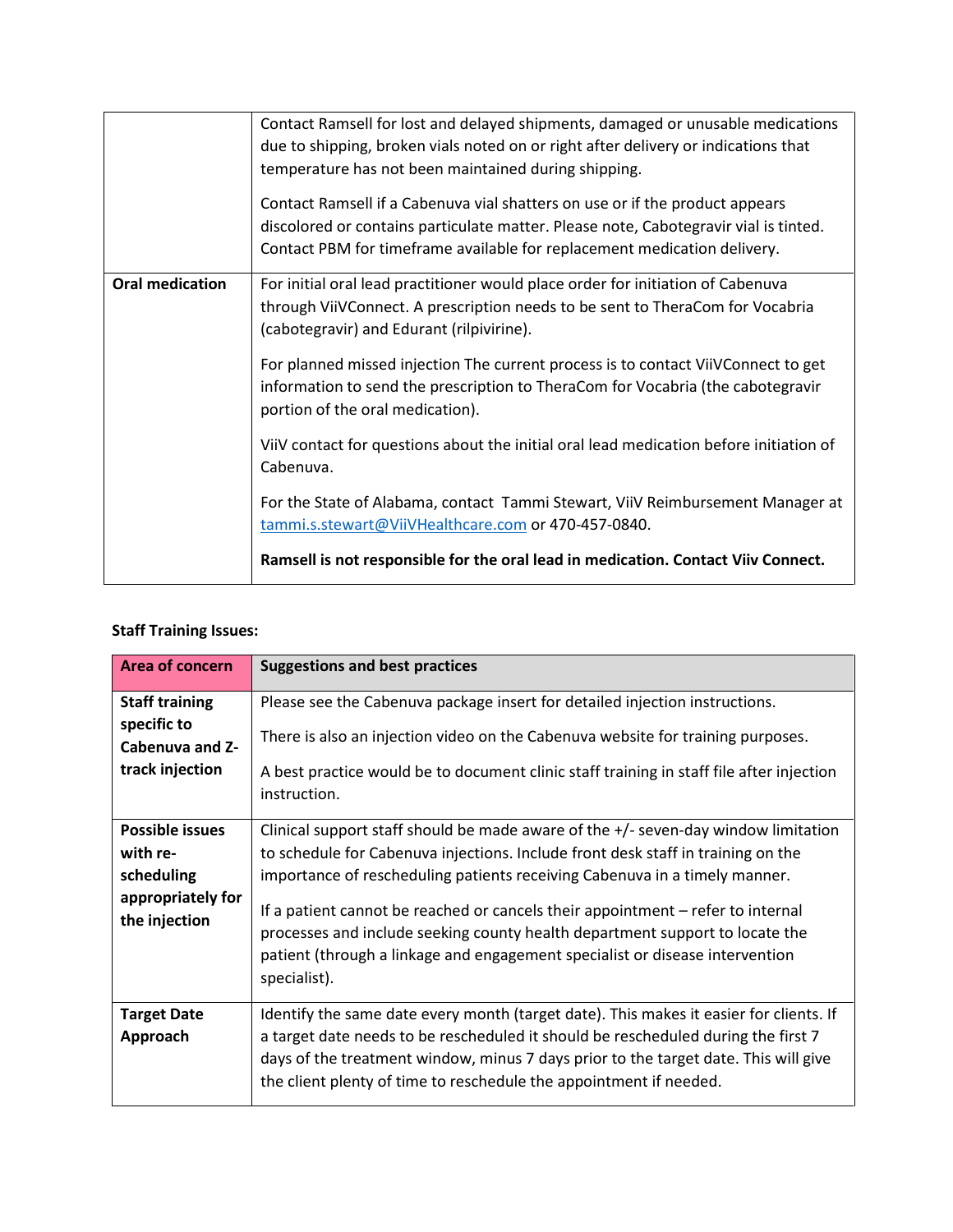|                 | *Please note: CAB + RPV can be given up to 7 days before or 7 days after the target |
|-----------------|-------------------------------------------------------------------------------------|
|                 | date of the monthly injection.                                                      |
|                 |                                                                                     |
| <b>Clinical</b> | DO NOT TAKE THE MEDICATION OUT OF THE FRIDGE UNTIL THE PATIENT ARRIVES.             |
| considerations  | Please wait 15 minutes for the medication to warm up at room temperature prior      |
| for Cabenuva    | to injection administration.                                                        |
| temperature     | Larger needles may be needed to administer the injection to accommodate for         |
| control and     | body size.                                                                          |
| administration  |                                                                                     |

## **Transportation Issues:**

| <b>Area of concern</b>                                                              | <b>Suggestions and best practices</b>                                                                                                                                                                                             |
|-------------------------------------------------------------------------------------|-----------------------------------------------------------------------------------------------------------------------------------------------------------------------------------------------------------------------------------|
| Transportation<br>access limits<br>ability to present<br>to clinic for<br>follow up | Local areas are to determine how to address transportation needs within their<br>jurisdictions. Transportation issues are not unique to this drug and are handled<br>differently in different areas based on available resources. |

#### **Medication Costs:**

| Area of concern                                   | <b>Suggestions and best practices</b>                                                                                                           |
|---------------------------------------------------|-------------------------------------------------------------------------------------------------------------------------------------------------|
| Coverage for                                      | Please see the cost sharing and patient assistance information on the NASTAD-                                                                   |
| those not eligible                                | HIVMA-AAHIVM Resource.                                                                                                                          |
| for the AIDS Drug<br>Assistance<br>Program (ADAP) | The Patient Assistance Program (PAP) CANNOT BE USED IF THE CLIENT IS ON<br>ADAP.                                                                |
|                                                   | To be eligible for PAP, the patient MUST:                                                                                                       |
|                                                   | • Live in one of the 50 states, the District of Columbia, or Puerto Rico                                                                        |
|                                                   | • Have a household income less than or equal to 400 percent of the Federal Poverty<br>Level based on household size                             |
|                                                   | • Not be eligible for Medicaid                                                                                                                  |
|                                                   | • Meet one of the following:                                                                                                                    |
|                                                   | • Have no prescription drug coverage                                                                                                            |
|                                                   | • Have a Medicare Part B, Medicare Part D, or Medicare Advantage Plan                                                                           |
|                                                   | . Have a private insurance plan limited to generic-only coverage, outpatient use<br>only, or therapeutic class exclusion (non-coverage) of drug |